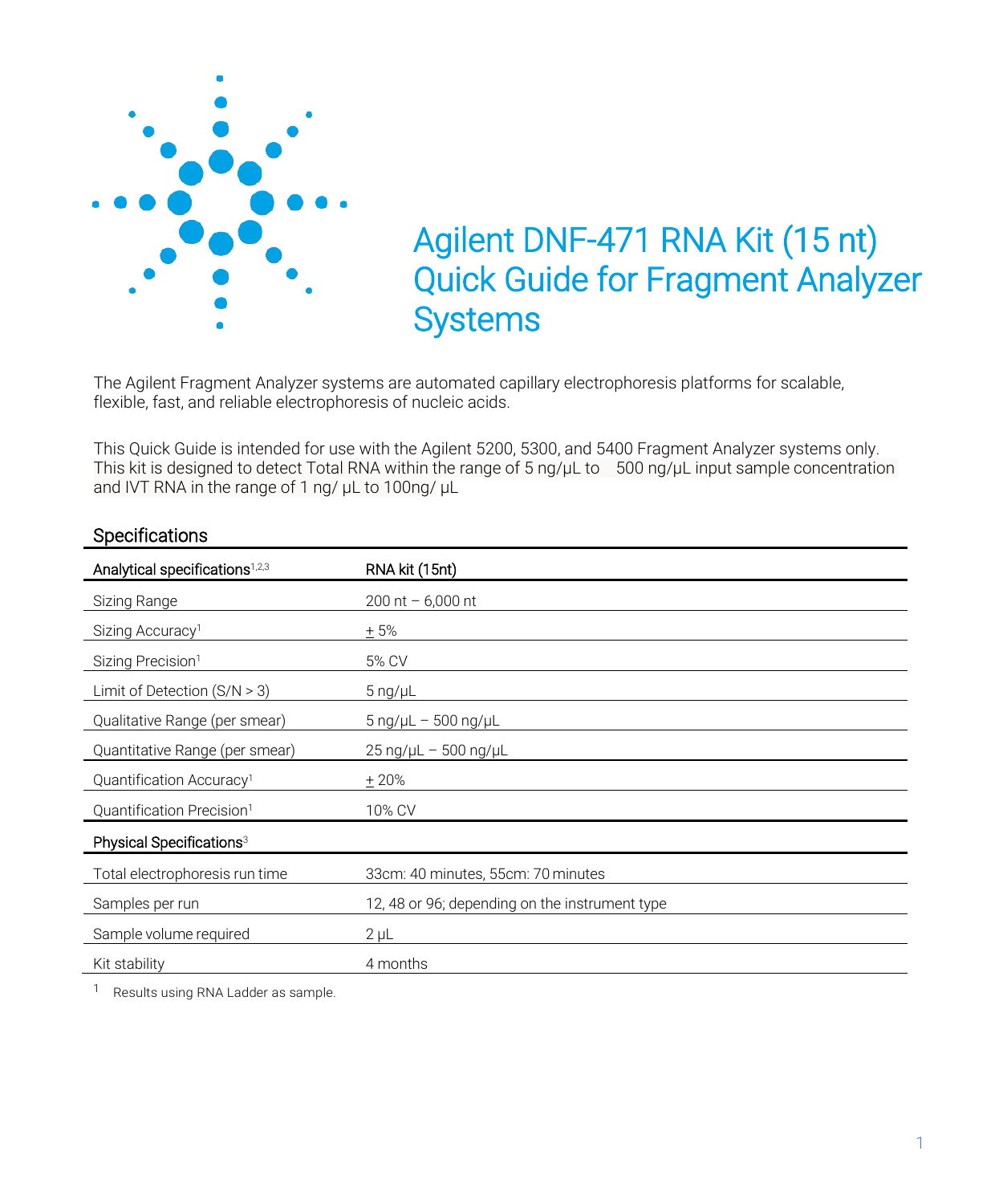| Kit Component<br>Number | Part Number<br>(Re-order Number) | Description                                                                                 | Quantity Per Kit |
|-------------------------|----------------------------------|---------------------------------------------------------------------------------------------|------------------|
| 5191-6572*              |                                  | RNA (15 nt), 500, 4°C                                                                       |                  |
|                         | DNF-265-0240                     | RNA Separation Gel, 240 mL                                                                  | 1                |
|                         | DNF-300-0008                     | BF-25 Blank Solution, 8mL                                                                   | 1                |
|                         | DNF-355-0125                     | 5x 930 dsDNA Inlet Buffer, 125 mL<br>Dilute with sub-micron filtered water prior<br>to use  | 1                |
|                         | DNF-497-0125                     | 0.25x TE Rinse Buffer, 125 mL                                                               |                  |
|                         |                                  |                                                                                             |                  |
| DNF-471-FR*             |                                  | RNA (15 nt), FR                                                                             |                  |
|                         | DNF-600-U030                     | Intercalating Dye, 30 µL                                                                    | 1                |
|                         | DNF-369-0004                     | RNA Diluent Marker (15 nt), 4 mL                                                            | 3                |
|                         | DNF-382-U020                     | RNA Ladder, 20 µL                                                                           | 5                |
| DNF-475-0050            | DNF-475-0050                     | 5x Capillary Conditioning Soln, RT<br>Dilute with sub-micron filtered water prior<br>to use |                  |

# Kit Components – 500 Sample Kit

\*Not orderable.

- WARNING Refer to product safety data sheets for further information
	- When working with the Fragment Analyzer kit components follow the appropriate safety procedures such as wearing goggles, safety gloves and protective clothing.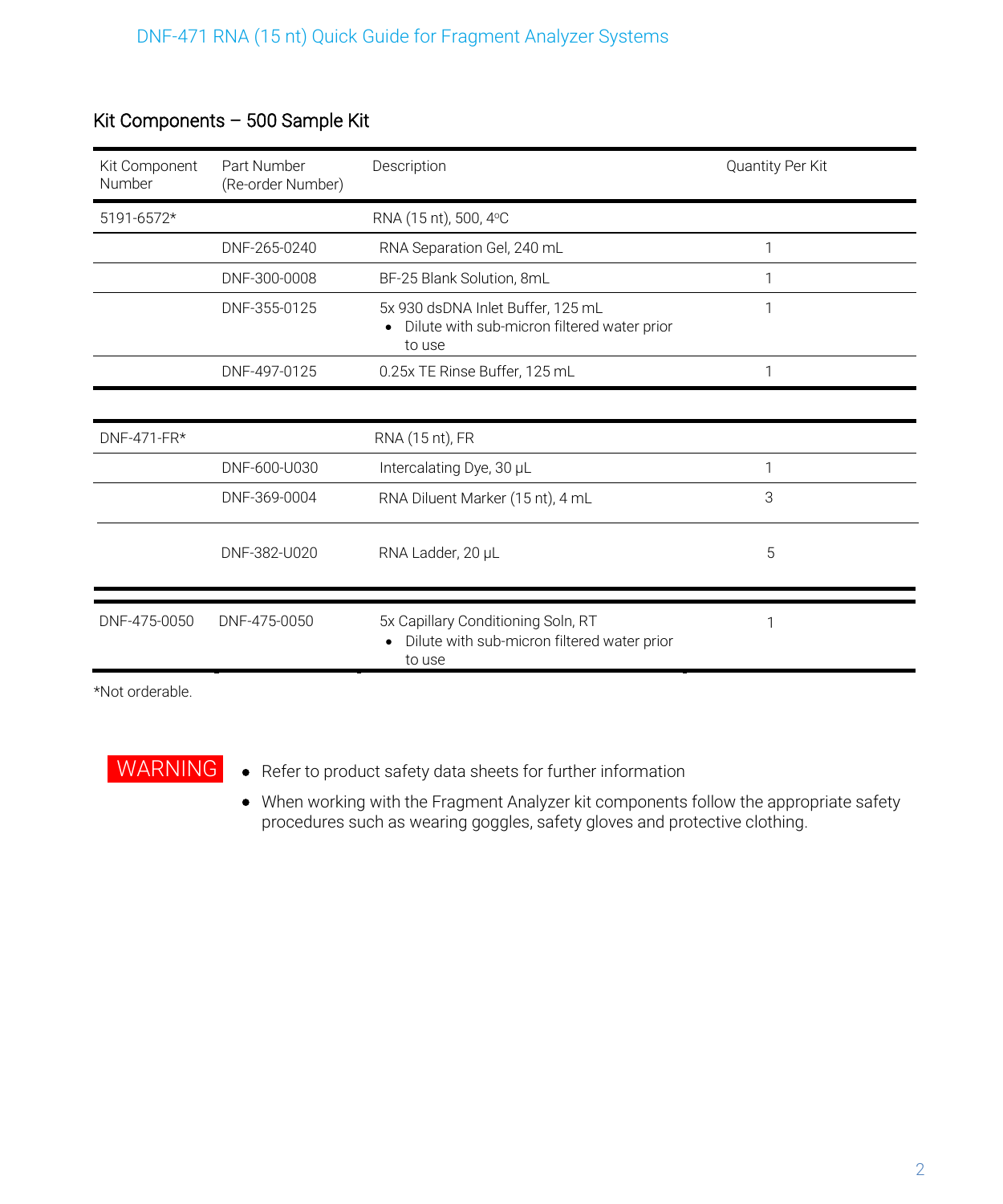| Kit Component<br><b>Number</b> | Part Number<br>(Re-order Number) | Description                                                                                 | Quantity Per Kit |
|--------------------------------|----------------------------------|---------------------------------------------------------------------------------------------|------------------|
| 5191-6573*                     |                                  | RNA (15nt), 1000, 4°C                                                                       |                  |
|                                | DNF-265-0500                     | RNA Separation Gel, 500 mL                                                                  | 1                |
|                                | DNF-300-0008                     | BF-25 Blank Solution, 8mL                                                                   | 1                |
|                                | DNF-355-0300                     | 5x 930 dsDNA Inlet Buffer, 300 mL<br>Dilute with sub-micron filtered water prior<br>to use  | 1                |
|                                | DNF-497-0125                     | 0.25x TE Rinse Buffer, 125 mL                                                               |                  |
|                                |                                  |                                                                                             |                  |
| DNF-471-FR*                    |                                  | RNA (15 nt), FR                                                                             |                  |
|                                | DNF-600-U030                     | Intercalating Dye, 30 µL                                                                    | $\overline{2}$   |
|                                | DNF-369-0004                     | RNA Diluent Marker (15 nt), 4 mL                                                            | 6                |
|                                | DNF-382-U020                     | RNA Ladder, 20 µL                                                                           | 10               |
|                                |                                  |                                                                                             |                  |
| DNF-475-0100                   | DNF-475-0100                     | 5x Capillary Conditioning Soln, RT<br>Dilute with sub-micron filtered water prior<br>to use | 1                |

# Kit Components – 1000 Sample Kit

\*Not orderable.



WARNING • Refer to product safety data sheets for further information

• When working with the Fragment Analyzer kit components follow the appropriate safety procedures such as wearing goggles, safety gloves and protective clothing.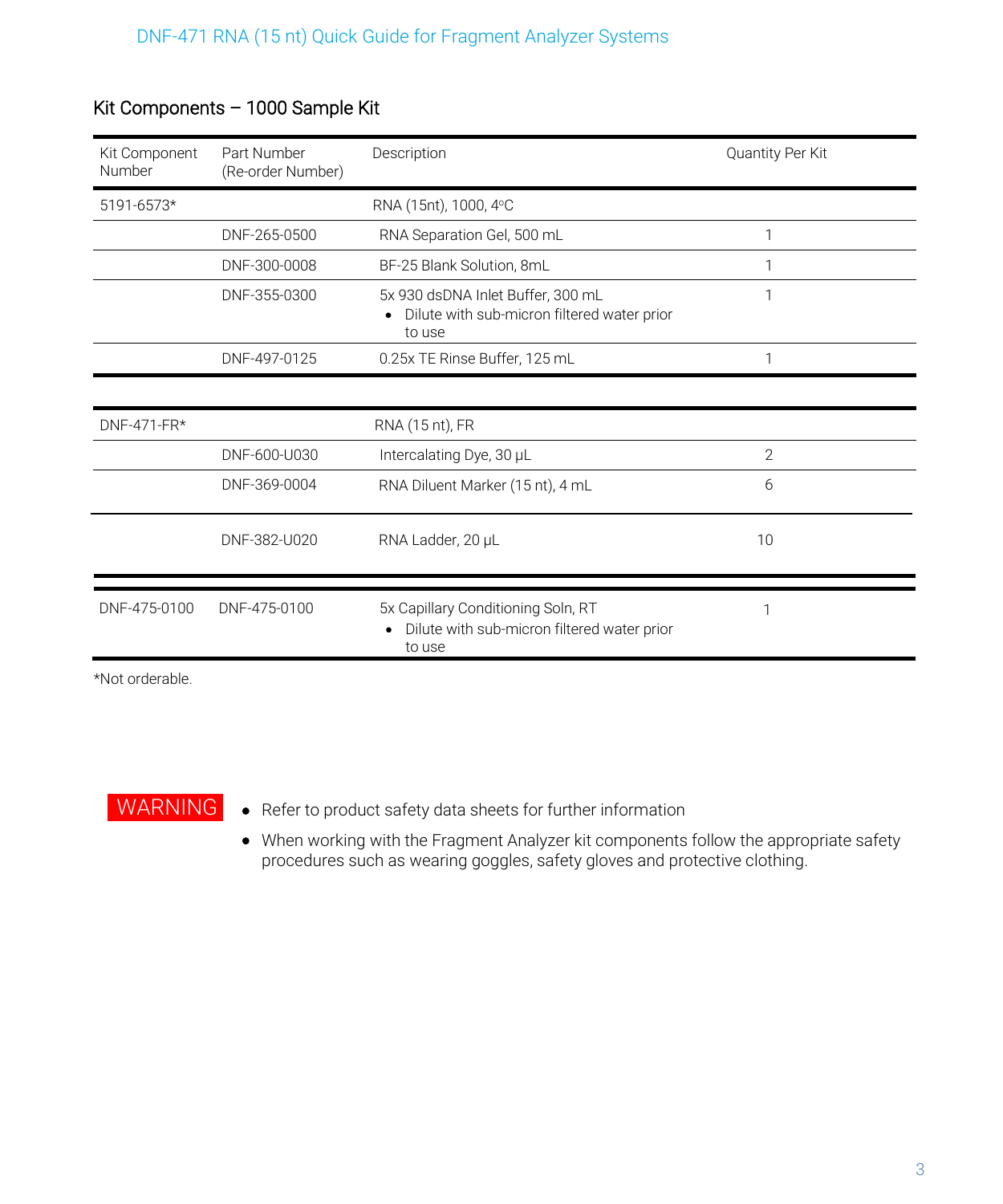#### Additional Material Required for Analysis with the Fragment Analyzer Systems

- Fragment Analyzer systems with LED fluorescence detection:
- 5200 Fragment Analyzer system (p/nM5310AA)
	- FA 12-Capillary Array Ultrashort, 22 cm (p/n A2300-1250-2247) OR
	- $\bullet$  FA 12-Capillary Array Short, 33 cm (p/n A2300-1250-3355) OR
	- FA 12-Capillary Array Long, 55 cm (p/n A2300-1250-5580)
- 5300 Fragment Analyzer system (p/nM5311AA)
	- FA 48-Capillary Array Short, 33 cm (p/n A2300-4850-3355) OR
	- FA/ZAG 96-Capillary Array Short, 33 cm (p/n A2300-9650-3355) OR
	- FA/ZAG 96-Capillary Array Long, 55 cm (p/n A2300-9650-5580)
- 5400 Fragment Analyzer system (p/nM5312AA)
	- $\bullet$  FA 48-Capillary Array Short, 33 cm (p/n A2300-4850-3355) OR
	- FA/ZAG 96-Capillary Array Short, 33 cm (p/n A2300-9650-3355) OR
	- FA/ZAG 96-Capillary Array Long, 55 cm (p/n A2300-9650-5580):
- Agilent Fragment Analyzer controller software (Version 1.1.0.11 orhigher)
- Agilent ProSize data analysis software (Version 2.0.0.61 or higher)

#### Additional equipment/reagents required (not supplied)

- 96-well PCR sample plates. Please refer to Appendix Fragment Analyzer Compatible Plates and Tubes in the Fragment Analyzer System User Manual for a complete approved sample plate list
- Multichannel pipettor(s) and/or liquid handling device capable of dispensing 1 100 µL volumes (sample plates) and 1,000 µL volumes (inlet buffer plate)
- Pipette tips
- 96-well plate centrifuge (for spinning down bubbles from sample plates)
- Sub-micron filtered DI water system (for diluting the 5x 930 dsDNA Inlet Buffer and 5x Capillary Conditioning Solution)
- 96-deepwell 1mL plate: Fisher Scientific #12-566-120 (inlet buffer and/or waste plate)
- Reagent reservoir, 50 mL (VWR #89094-680 or similar) (for use in pipetting inlet buffer plates/sample trays)
- Conical centrifuge tubes for prepared separation gel/dye mixture and/or 1x Capillary Conditioning Solution
	- 50 mL (for 5200 Fragment Analyzer system or 50 mL volumes): BD Falcon #352070, available from Fisher Scientific #14-432-22 or VWR #21008-940
- 250 mL (for 5300 and 5400 Fragment Analyzer systems or larger volumes): Corning #430776, available from Fisher Scientific #05-538-53 or VWR #21008-771
- Vortexer (for mixing of samples, ladders, and/or markers in tubes and/or plates)
- Capillary Storage Solution (p/n GP-440-0100)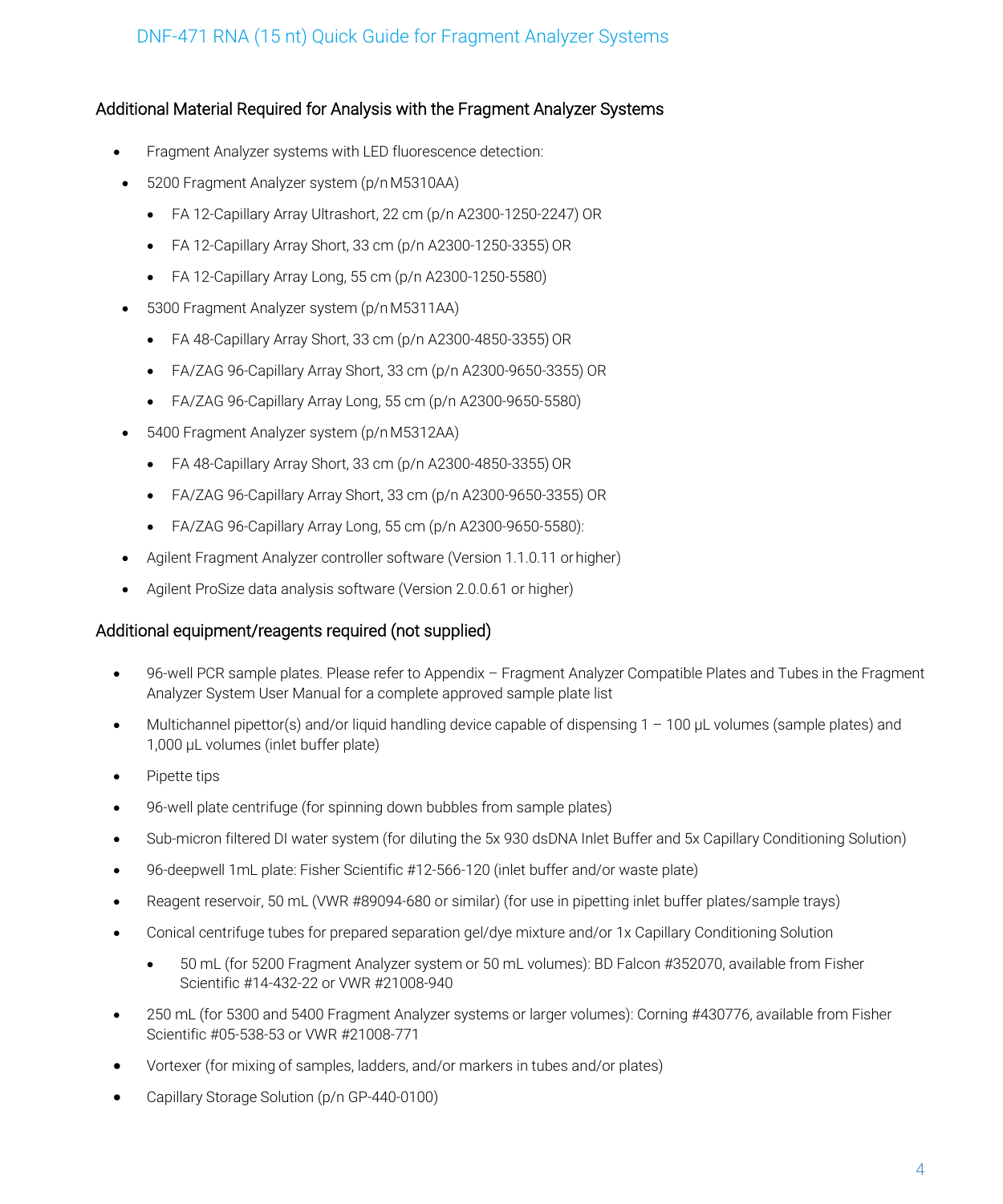#### Essential Measurement Practices

| Environmental<br>conditions        | $\bullet$ | Ambient operating temperature: $19 - 25 \degree C (66 - 77 \degree F)$<br>Keep reagents during sample preparation at room temperature                                            |
|------------------------------------|-----------|----------------------------------------------------------------------------------------------------------------------------------------------------------------------------------|
| Steps before<br>sample preparation | ٠         | Allow reagents to equilibrate at room temperature for 30 min prior to use                                                                                                        |
| Pipetting practice                 | ٠<br>٠    | Pipette reagents carefully against the side of the 96-well sample plate or sample<br>tube<br>Ensure that no sample or Diluent Marker remains within or on the outside of the tip |

# RNA Ladder Preparation

Upon arrival of the ladder, it is recommended to divide the ladder into aliquots with working volume typical for one day use or one sample plate. Store aliquots in Eppendorf 0.5 mL LoBind tubes at -70°C or below.

1. Thaw RNA Ladder aliquot in PCR tube on ice.

2. Mix by pipetting the solution up and down with a pipette tip and spin down. Transfer the ladder to a RNase-free PCR tube. Heat-denature the ladder at 70°C for 2 min, immediately cool to 4°C and keep on ice.

#### RNA Sample Preparation

1. Heat-denature all total RNA samples at 70°C for 2 min if needed and immediately cool to 4°C and keep on ice before use.

2. The total RNA input sample must be within a total concentration range of 5 ng/µL to 500 ng/µL or 1 ng/µL to 100 ng/µL for IVT mRNA for optimal assay results. If the concentration of the sample is above this range, dilute with RNase-free water.

# Sample Plate Preparation

1. Using a fresh RNase-free 96-well sample plate, pipette 22 μL of the RNA Diluent Marker (15 nt) (DM) Solution to each well in a row that is to contain sample or RNA Ladder. Fill any unused wells within the row of the sample plate with 24 μL/well of BF-25 Blank Solution.

2. Pipette 2  $\mu$ L of each denatured RNA sample into the respective wells of the sample; mix the contents of the well using the pipette by aspiration/expulsion in the pipette tip.

3. RNA Ladder: The RNA Ladder must be run in parallel with the samples for each experiment to ensure the accurate quantification. Pipette 2 μL of denatured RNA Ladder into the 22 μL of Diluent Marker (15 nt) (DM) Solution in Well 12 of each row to be analyzed (12-capillary system) or Well H12 (96-capillary system). Mix the contents of the well using the pipette by aspiration/expulsion in the pipette tip.

4. After mixing sample/RNA Ladder and Diluent Marker (15 nt) Solution in each well, centrifuge the plate to remove any air bubbles. Check the wells of the sample plate to ensure there are no air bubbles trapped in the bottom of the wells. The presence of trapped air bubbles can lead to injection failures.

5. For best results, run the plate as soon as possible. If the sample plate will not be used immediately, cover the sample plate with RNase-free cover film, store at 4°C and use within 24 hours. Remove the cover film before placing the plate into the instrument.

6. To run the samples, place the plate in one of the three sample plate trays (Drawers 4-6 from the top) of the Fragment Analyzer instrument. Load or create the experimental method.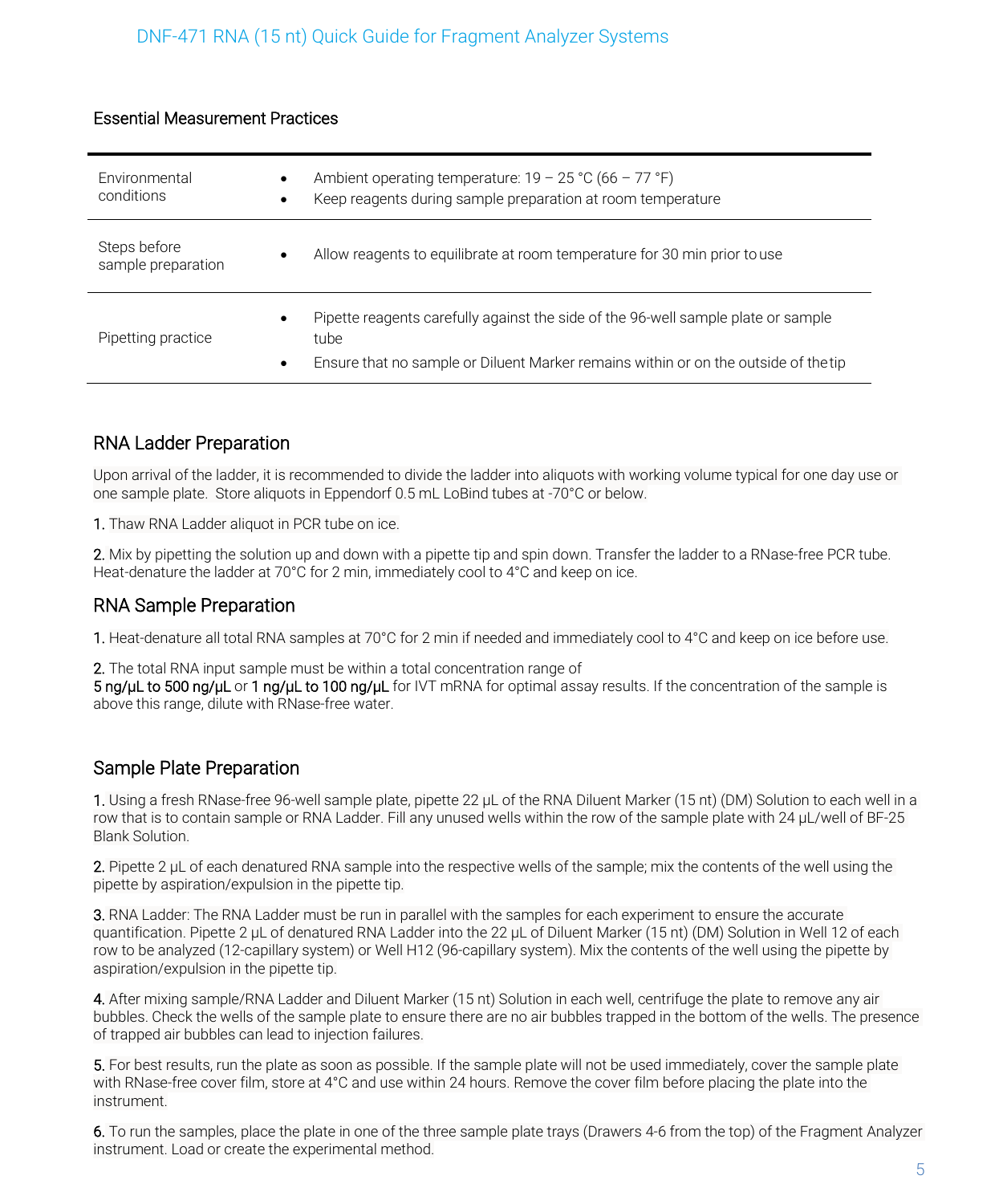# Important Sample Mixing Information:

When mixing sample with diluent Marker solution, it is important to mix the contents of the well thoroughly to achieve the most accurate quantification. It is highly suggested to perform one of the following methods to ensure complete mixing:

- When adding 2 μL of sample or ladder to the 22 μL of diluent marker, swirl the pipette tip while pipetting up/down to further mix.
- After adding 2 μL of sample or ladder to the 22 μL of diluent marker, place a plate seal on the sample plate and vortex the sample plate at 3000 rpm for 2 min. Any suitable benchtop plate vortexer can be used. Ensure that there is no wellto-well transfer of samples when vortexing. The plate should be spun via a centrifuge after vortexing to ensure there are no trapped air bubbles in the wells.
- After adding 2 μL of sample or ladder to the 22 μL of diluent marker, use a separate pipette tip set to a larger 20 μL volume, and pipette each well up/down to further mix.
- Use an electronic pipettor capable of mixing a 10 μL volume in the tip after dispensing the 2 μL sample volume. Some models enable using the pipette tip for both adding and mixing.

# In Vitro Transcribed (IVT) messenger RNA (mRNA)

This section describes how to best run IVT mRNA using the RNA kit (p/n DNF-471 0500 or -1000). If you would like more information on IVT mRNA, please see the application notes "Benefits of Quality Control in the IVT RNA Workflow Using the Agilent 5200 Fragment Analyzer System" (5994-0512EN) and "Assessment of Long IVT RNA Fragments with the Agilent 5200 Fragment Analyzer system" (5994-0878EN).

| <b>Type</b>                           | <b>Specifications</b>                                                                                                      |
|---------------------------------------|----------------------------------------------------------------------------------------------------------------------------|
| Sample Volume Required                | $2 \mu L$                                                                                                                  |
| Number of Samples per Run             | 12-capillary: 11 (+ 1 well RNA Ladder)<br>48-capillary: 47 (+ 1 well RNA Ladder)<br>96-capillary: 95 (+ 1 well RNA Ladder) |
| Total Electrophoresis Run Time        | 45 min (short capillary arrays, 33 cm)<br>90 min (short capillary arrays, 33 cm for fragments<br>$>6000$ nt) <sup>1</sup>  |
| <b>Type</b>                           | <b>Specifications</b>                                                                                                      |
| RNA Sizing Range                      | $200 - 6,000$ nt OR<br>200 - 9,000 nt (with Lonza RNA Marker instead of Agilent's<br>RNA Ladder) <sup>1</sup>              |
| Sizing Accuracy <sup>2</sup>          | $+10%$                                                                                                                     |
| Sizing Precision <sup>2</sup>         | 5% CV                                                                                                                      |
| Limit of Detection $(S/N > 3)^2$      | 1 ng/ $\mu$ L                                                                                                              |
| Qualitative Range                     | 1 ng/µL - 100 ng/µL (IVT mRNA)                                                                                             |
| Quantitative Range                    | 20 ng/µL - 100 ng/µL (IVT mRNA)                                                                                            |
| Quantification Accuracy <sup>2</sup>  | ± 20%                                                                                                                      |
| Quantification Precision <sup>2</sup> | 10% CV                                                                                                                     |

1For use with short capillary arrays, 33 cm, only. 2 Results using 900, 6,000, and 9,000 nt IVT mRNA samples.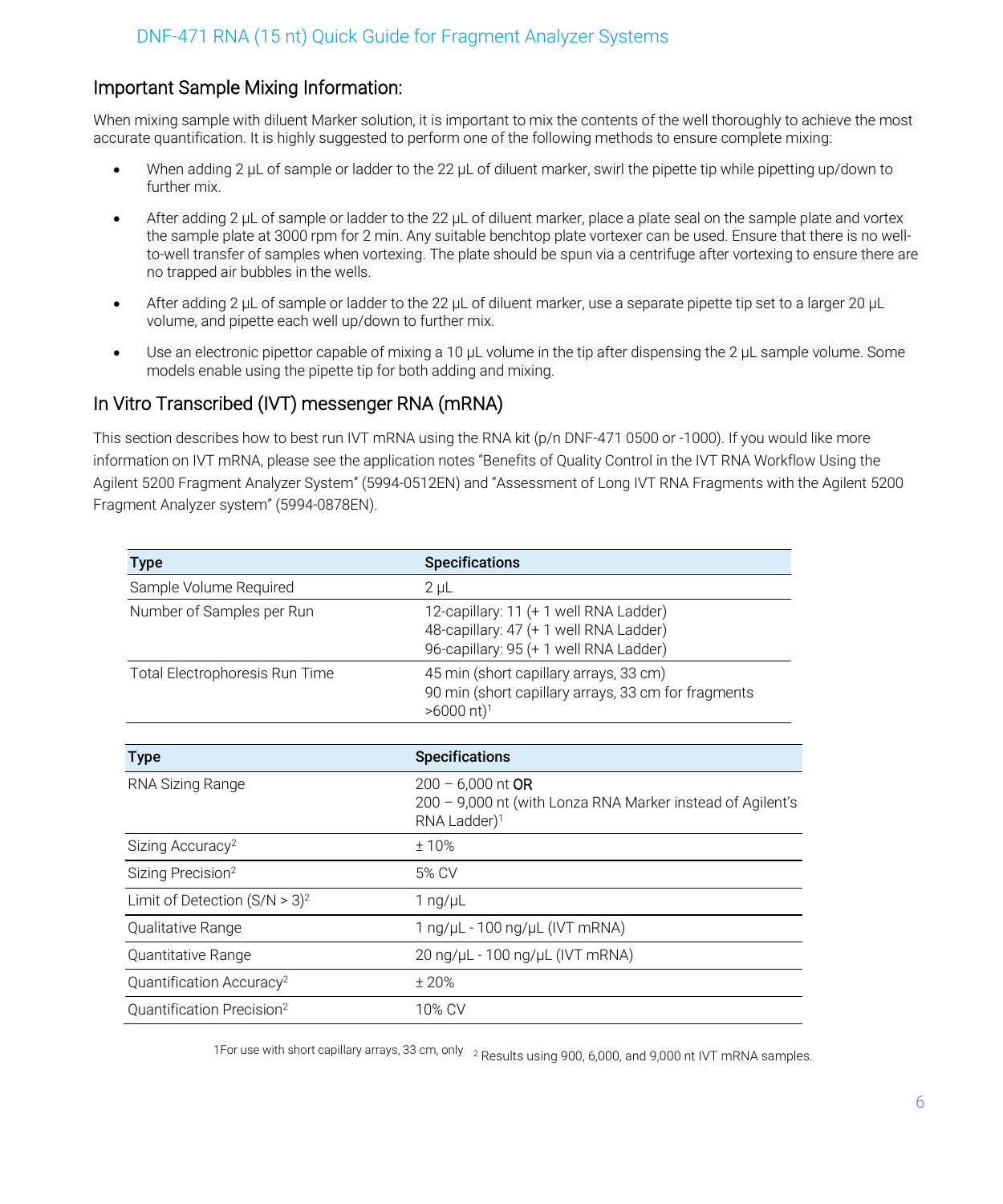# IVT mRNA sample: standard separation method

When running IVT mRNA <6,000 nt in size, it's recommended to extend the separation time by 5 minutes in order to ensure the entire sample is separated out. This can be done by clicking Edit Method, then increasing the separation Time to 45 minutes.

The figure below shows the typical result for a ~6000 nt transcript at 100 ng/µL total. A Smear Analysis has been performed, as indicated by the dashed lines, between 5,400 and 7,500 nt. This allows the user to determine the percentage and concentration of their peak of interest. The first peak corresponds to the 15 nt lower marker peak (LM).



~6000 nt IVT mRNA sample result using the Fragment Analyzer systems with the DNF-471 RNA kit (15 nt). Peaks annotated by size (nt). Method: DNF-471-33.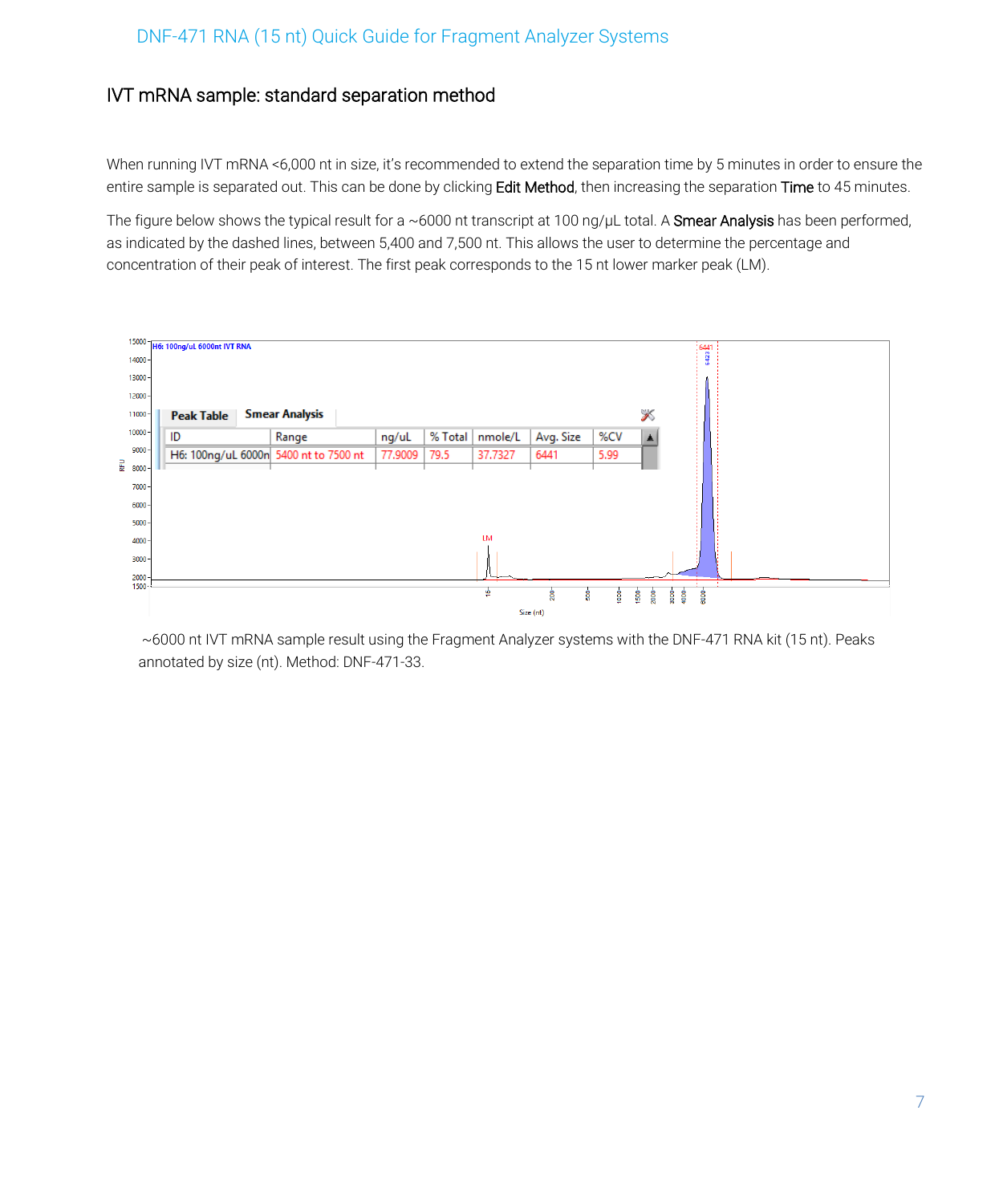# IVT mRNA extended separation method with Lonza RNA Marker

When running IVT mRNA >6,000 nt in size, it's recommended to use the DNF-471E33 - SS Total RNA 15nt Extended run method in order to achieve best resolution for these larger fragments. This method was developed in conjunction with Lonza RNA Marker (#50575) diluted in nuclease-free water to a working concentration of 96 ng/µL. Note that this method is only for short 33-cm arrays. This method and its corresponding configuration file can be found on Agilent's website and must be downloaded and placed in the appropriate folders.

The figure below shows the typical result for the Lonza RNA Marker at the recommended dilution of 96 ng/µL. A total of 11 peaks should be observed with the sizes annotated as in Figure 13. The first peak corresponds to the 15 nt lower marker peak (LM).



Representative result for Lonza RNA Marker diluted to 96 ng/µL using the Fragment Analyzer systems with the DNF-471 RNA kit (15 nt). Peaks annotated by size (nt). Method: DNF-471E33.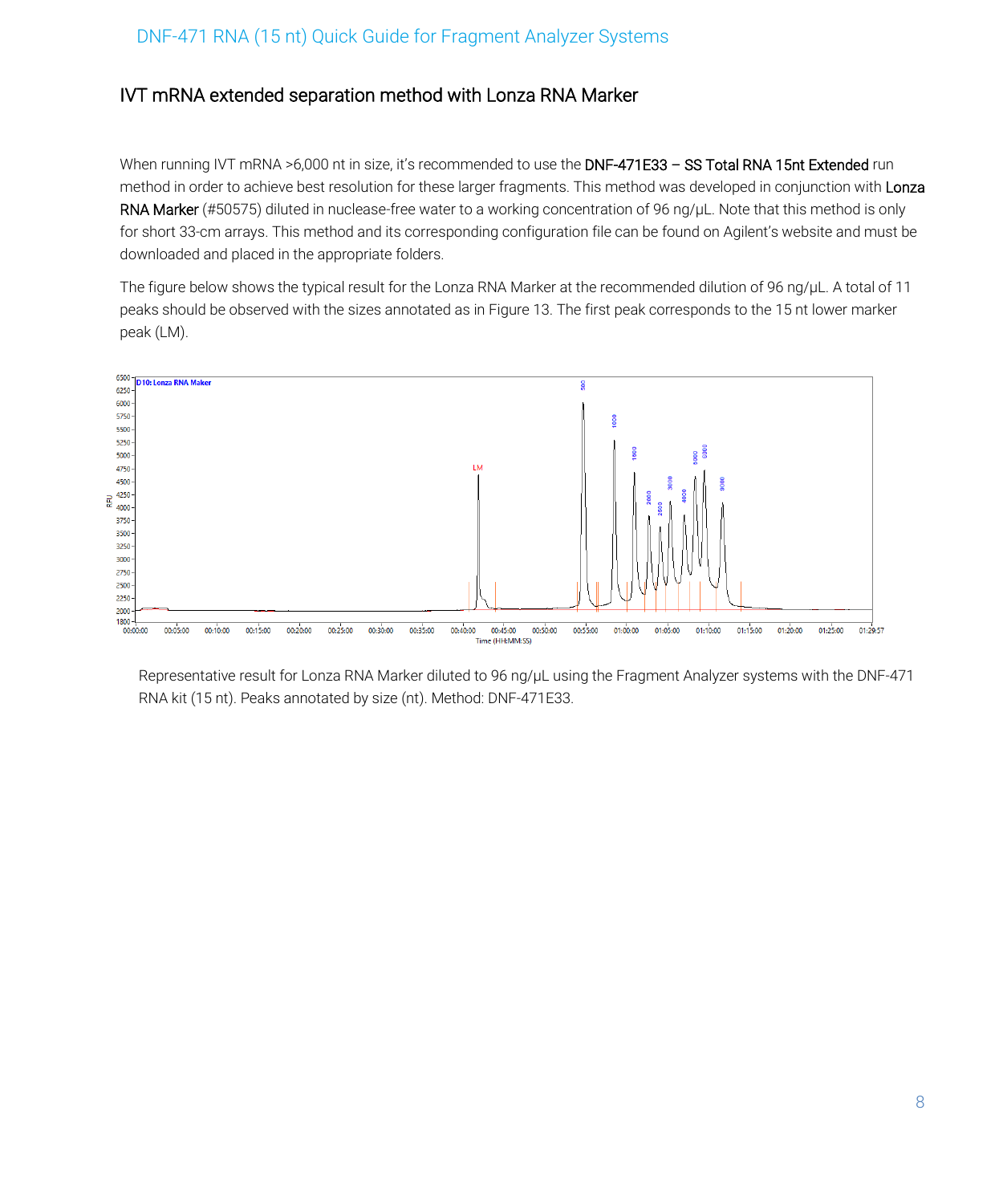### IVT mRNA sample: extended separation method

The below figure shows the typical sizing and quantitation result for a ~9,000 nt transcript at 50 ng/µL total concentration, using the Lonza RNA Marker. A Smear Analysis has been performed, as indicated by the dashed lines, between 7,500 and 11,000 nt. This allows the user to determine the percentage and concentration of their peak of interest. The first peak corresponds to the 15 nt lower marker peak (LM).



~9,000 nt IVT mRNA sample result using the Fragment Analyzer systems with the DNF-471 RNA kit (15 nt). Peaks annotated by size (nt). Method: DNF-471E33.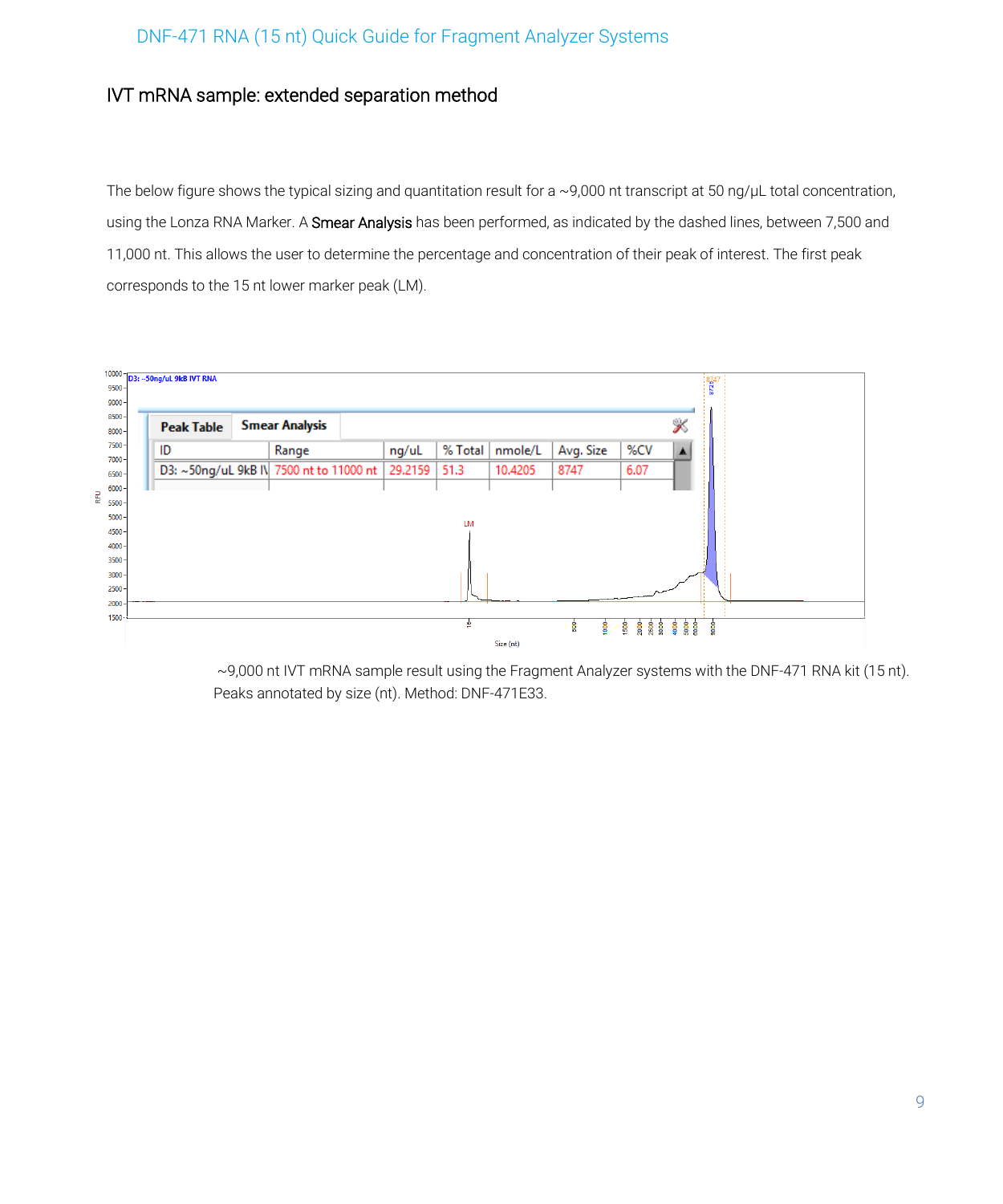# Gel preparation

Prepare gel/dye mixture for 5200, 5300, and 5400 Fragment Analyzer Systems. To ensure the gel/dye mixture is mixed homogeneously without generating bubbles, gently invert the centrifuge tube 5 to 10 times, depending on the volume of the mixture.

| # of Samples to be<br>Analyzed <sup>1</sup> | Volume of Intercalating<br><b>Dye</b> | Volume of Separation<br>GeI <sup>2</sup> | Volume of 1x Conditioning<br>Solution <sup>2</sup> |
|---------------------------------------------|---------------------------------------|------------------------------------------|----------------------------------------------------|
| 12                                          | 1.0 <sub>µ</sub> L                    | 10 mL                                    | $10 \mathrm{m}$ L                                  |
| 24                                          | $1.5$ µL                              | 15 mL                                    | $15 \text{ mL}$                                    |
| 36                                          | $2.0 \mu L$                           | $20 \mathrm{m}$                          | $20 \mathrm{m}$ L                                  |
| 48                                          | $2.5$ µL                              | $25$ mL                                  | $25$ mL                                            |
| 96                                          | $4.5$ µL                              | 45 mL                                    | 45 mL                                              |

#### 5200 Fragment Analyzer system volume specifications

<sup>1</sup> One sample well per separation is dedicated to the ladder.

#### <sup>2</sup>A 5 mL minimum volume in the tube is included.

#### 5300 Fragment Analyzer system volume specifications with 48-capillary array

| # of Samples to be<br>Analyzed <sup>1</sup> | Volume of Intercalating<br>Dye | Volume of Separation<br>Ge <sup>2</sup> | Volume of 1x Conditioning<br>Solution <sup>2</sup> |
|---------------------------------------------|--------------------------------|-----------------------------------------|----------------------------------------------------|
| 48                                          | $2.5$ µL                       | $25$ mL                                 | $25$ mL                                            |
| 96                                          | $4.0 \mu L$                    | 40 mL                                   | 40 mL                                              |
| 144                                         | $5.5 \mu L$                    | 55 mL                                   | 55 mL                                              |
| 192                                         | $7.0 \mu L$                    | 70 mL                                   | 70 mL                                              |
| 240                                         | $8.5$ µL                       | 85 mL                                   | 85 mL                                              |
| 288                                         | 10.0 µL                        | 100 mL                                  | 100 mL                                             |

<sup>1</sup> One sample well per separation is dedicated to the ladder. <sup>2</sup>A 5 mL minimum volume in the tube is included.

#### 5300 and 5400 Fragment Analyzer systems volume specifications with 96-capillary arrays

| # of Samples to be<br>Analyzed <sup>1</sup> | Volume of Intercalating<br>Dye | Volume of Separation<br>Ge <sup>2</sup> | Volume of 1x Conditioning<br>Solution <sup>2</sup> |
|---------------------------------------------|--------------------------------|-----------------------------------------|----------------------------------------------------|
| 96                                          | $4.0$ µL                       | 40 mL                                   | 40 mL                                              |
| 192                                         | $8.0 \mu L$                    | 80 mL                                   | 80 mL                                              |
| 288                                         | $12.0 \mu L$                   | 120 mL                                  | 120 mL                                             |
| 384                                         | $16.0 \mu L$                   | 160 mL                                  | 160 mL                                             |
| 480                                         | $20.0 \mu L$                   | 200 mL                                  | 200 mL                                             |

1 One sample well per separation is dedicated to the ladder.

2 A 5 mL minimum volume in the tube is included.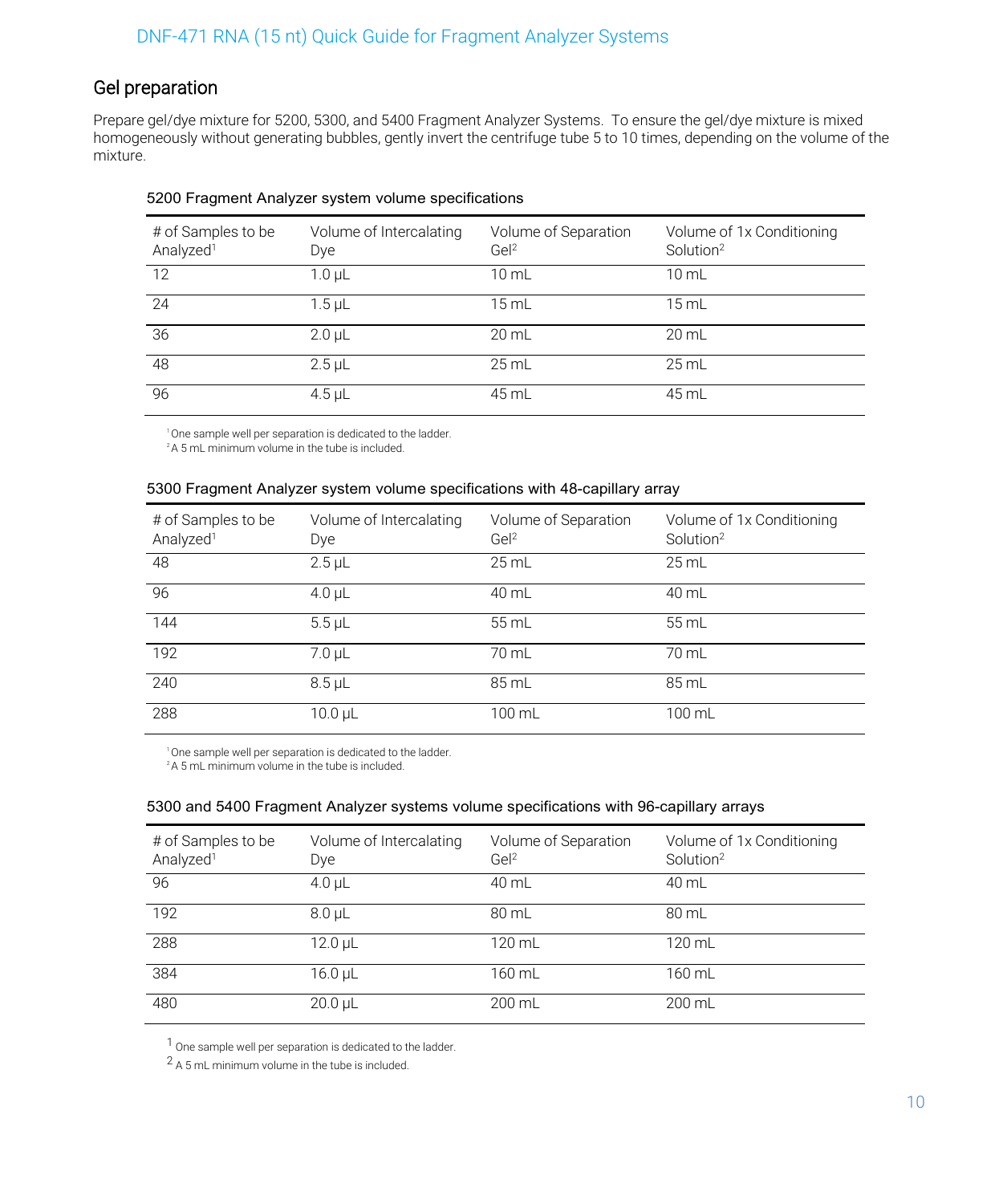# Agilent RNA (15nt) DNF-471 assay operating procedure

1. Mix fresh gel and dye according to the volumes in the Gel preparation tables. Refill 1x Capillary Conditioning Solution as needed.



- 2. Place a fresh 1x 930 dsDNA Inlet Buffer in drawer 'B' on the system, 1.0 mL/well. Replace daily.
	- 2.1. 5200 system; Fill row A of buffer plate
	- 2.2. 5300 system 48 capillary; Fill rows A-D of buffer plate
	- 2.3. 5300/5400 system 96 capillary; Fill all rows of buffer plate
- 3. Prepare Capillary Storage Solution plate. Replace every 2-4 weeks for optimal results.
	- 3.1. 5200 system; Fill row H of buffer plate with 1.0mL/well, place in drawer "B "
	- 3.2. 5300 system 48 capillary; Fill rows A-D of a sample plate with 100 µL/well, place in drawer '3'
	- 3.3. 5300/5400 system 96 capillary; Fill all rows of a sample plate with 100 µL/well, place in drawer '3'

3.3.1. 5400 system; place in drawer "S"

- 4. Place 0.25x TE Rinse Buffer plate in drawer 'M' on the system, 200 µL/well. Replace daily.
	- 4.1. 5200 system; Fill row A of sample plate
	- 4.2. 5300 system 48 capillary; Fill rows A-D of sample plate
	- 4.3. 5300/5400 system 96 capillary; Fill all rows of sample plate
- 5. Heat denature samples and RNA Ladder at 70°C for 2 minutes, immediately cool to 4°C and keep on ice before use.
- 6. Mix samples or Ladder with Diluent Marker in sample plate, add 24 µL of BF-25 Blank Solution to unused wells. Place ladder in corresponding well dependent on the capillary size.



5200 system; Ladder – well 12, depending on which row is chosen

5300 system - 48 capillary; Ladder – well D12 or H12, depending on which group is chosen

5300/5400 system - 96 capillary; Ladder – well H12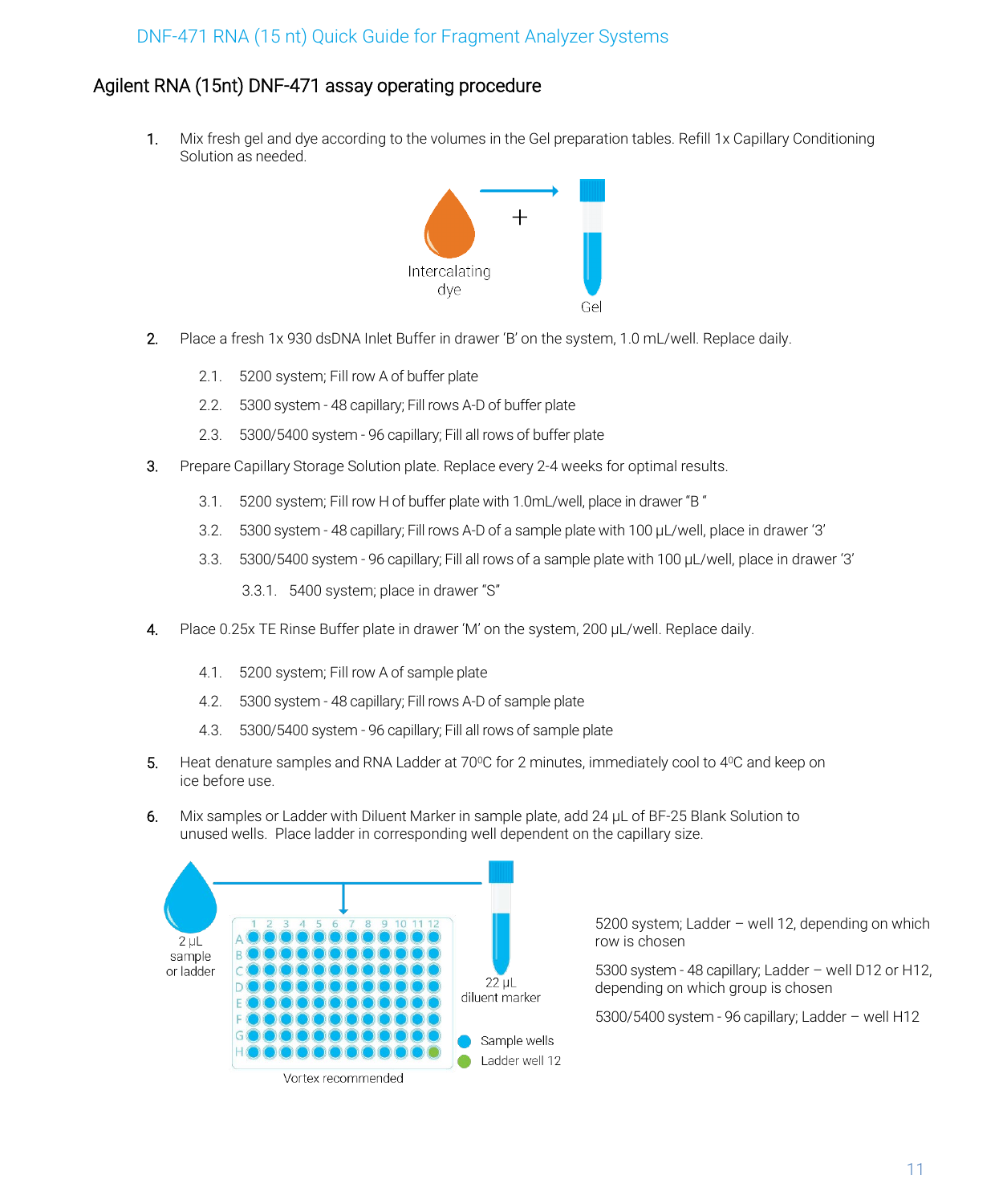# WARNING Working with Chemicals

The handling of reagents and chemicals might hold health risks.

- Refer to product material safety datasheets for further chemical and biological safety information.
- Follow the appropriate safety procedures such as wearing goggles, safety gloves and protective clothing.

#### Agilent Fragment Analyzer software operating procedure

- 1. Select Row, Group or Tray to run.
- 2. Enter sample ID and Tray ID (optional).
- 3. Select Add to Queue, from the dropdown menus select the corresponding method based on your capillary length;
	- 3.1 DNF-471-33 SS Total RNA 15nt
	- 3.2 DNF-471-55 SS Total RNA 15nt
- 4. Enter Tray Name, Folder Prefix, and Notes (optional).
- 5. Select OK to add method to the queue.
- 6. Select  $\triangleright$  to start the separation.

### RNA Ladder result



Representative RNA Ladder result using the Fragment Analyzer system with the DNF-471 RNA kit (15 nt).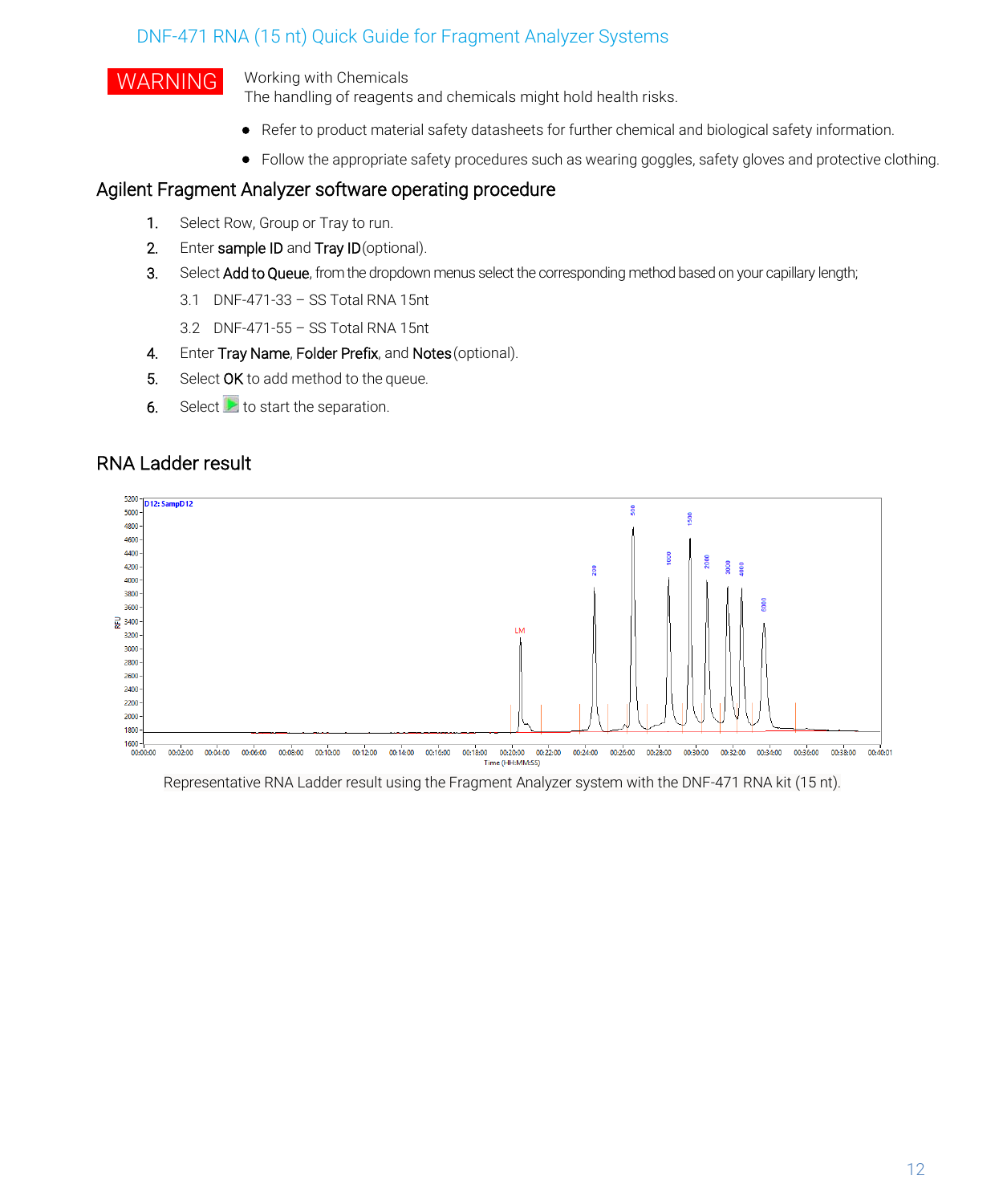# Troubleshooting

The following table lists several potential assay specific issues which may be encountered when using the HS NGS Fragment kit (1-6000 bp) (Part #DNF-474) and suggested remedies. Contact Agilent technical support if you have any additional troubleshooting or maintenance questions.

| Issue                                                             | Cause                                                               | <b>Corrective Action</b>                                                                                                                                                                                                                                                                                 |
|-------------------------------------------------------------------|---------------------------------------------------------------------|----------------------------------------------------------------------------------------------------------------------------------------------------------------------------------------------------------------------------------------------------------------------------------------------------------|
| Sample and/or ladder signal too<br>weak.                          | 1 Sample and/or ladder degraded                                     | 1 Make sure to store the ladder at<br>-80°C and keep on ice before use.<br>Use fresh sample and/or ladder.                                                                                                                                                                                               |
|                                                                   | 2 Diluent marker degraded.                                          | 2 Make sure to store the diluent<br>marker at -20°C and keep on ice<br>before use. Use a new vial of the<br>diluent marker.                                                                                                                                                                              |
|                                                                   | 3 Sample, ladder, and/or diluent<br>marker are contaminated.        | 3 Clean working area and equipment<br>with RNaseZap. Always wear gloves<br>when preparing sample/ladder. Use<br>new sample, ladder aliquot, and<br>diluent marker.                                                                                                                                       |
|                                                                   | 4 Sample concentration is too low and<br>out of range.              | 4 Verify sample was within<br>concentration range specified for the<br>RNA kit (15 nt). Prepare sample at<br>higher concentration; OR Repeat<br>experiment using increased injection<br>time and/or injection voltage; OR<br>Analyze sample using High Sensitivity<br>RNA kit (15 nt), (Part # DNF-472). |
|                                                                   | 5 Sample not added to Diluent Marker<br>solution or not mixed well. | 5 Verify sample was correctly added<br>and mixed to sample well.                                                                                                                                                                                                                                         |
| Missing 25S or 28S ribosomal<br>peak.                             | 1 Sample concentration too high and<br>out of range.                | 1 Verify sample was within<br>concentration range specified for<br>the RNA kit (15 nt).                                                                                                                                                                                                                  |
| Split RNA peak.                                                   | 1 Sample's salt concentration was too<br>high.                      | 1 Take steps to lower the salt content<br>in the sample and repeat<br>experiment.                                                                                                                                                                                                                        |
| Peak too broad, signal too low<br>and/or migration time too long. | 1 Capillary array needs to be<br>reconditioned.                     | 1 Flush array with 0.5 N NaOH<br>solution and repeat experiment. (See<br>Appendix - Capillary Array Cleaning of<br>the Fragment Analyzer User Manual<br>for details).                                                                                                                                    |
|                                                                   | 2 Capillary array Vent Valve is clogged.                            | 2 Clean vent valve with deionized<br>water (See Fragment Analyzer User<br>Manual for details).                                                                                                                                                                                                           |